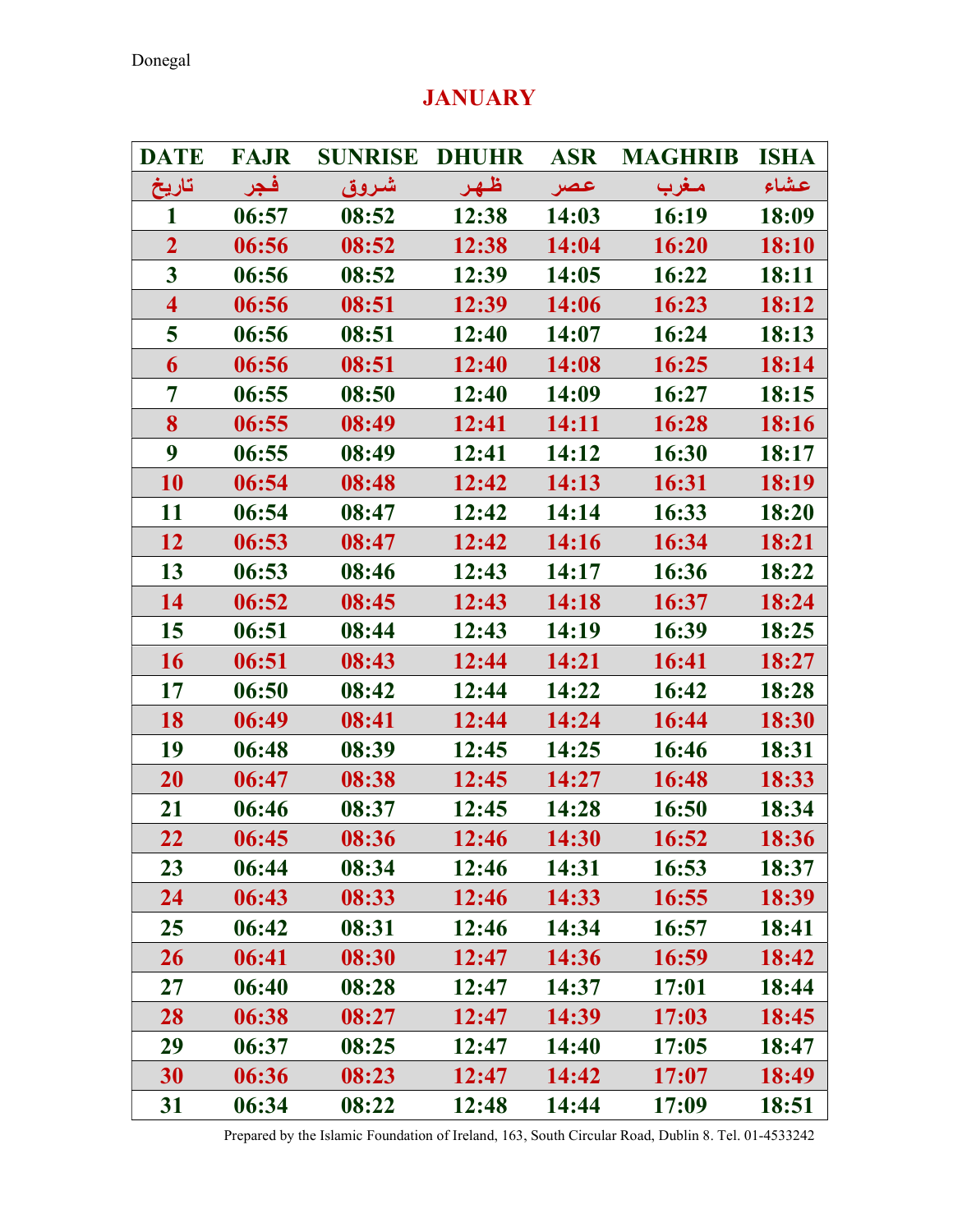# DATE FAJR SUNRISE DHUHR ASR MAGHRIB ISHA عـشاء مـغرب عـصر ظـهـر شـروق فـجر تاريخ 1 06:33 08:20 12:48 14:45 17:11 18:52 2 06:32 08:18 12:48 14:47 17:13 18:54 3 06:30 08:17 12:48 14:48 17:15 18:56 4 06:29 08:15 12:48 14:50 17:18 18:58 5 06:27 08:13 12:48 14:52 17:20 18:59 6 06:26 08:11 12:48 14:53 17:22 19:01 7 06:24 08:09 12:48 14:55 17:24 19:03 8 06:22 08:07 12:48 14:57 17:26 19:05 9 06:21 08:05 12:49 14:58 17:28 19:06 10 06:19 08:03 12:49 15:00 17:30 19:08 11 06:17 08:01 12:49 15:01 17:32 19:10 12 06:15 07:59 12:49 15:03 17:34 19:12 13 06:14 07:57 12:49 15:05 17:36 19:14 14 06:12 07:55 12:49 15:06 17:38 19:15 15 06:10 07:53 12:49 15:08 17:40 19:17 16 06:08 07:51 12:49 15:09 17:43 19:19 17 06:06 07:49 12:49 15:11 17:45 19:21 18 06:04 07:46 12:48 15:13 17:47 19:23 19 06:02 07:44 12:48 15:14 17:49 19:25 20 06:00 07:42 12:48 15:16 17:51 19:26 21 05:58 07:40 12:48 15:17 17:53 19:28 22 05:56 07:37 12:48 15:19 17:55 19:30 23 05:54 07:35 12:48 15:20 17:57 19:32 24 05:52 07:33 12:48 15:22 17:59 19:34 25 05:50 07:31 12:48 15:23 18:01 19:36 26 05:48 07:28 12:48 15:25 18:03 19:37 27 05:46 07:26 12:48 15:26 18:05 19:39 28 05:44 07:24 12:47 15:28 18:07 19:41

### FEBRUARY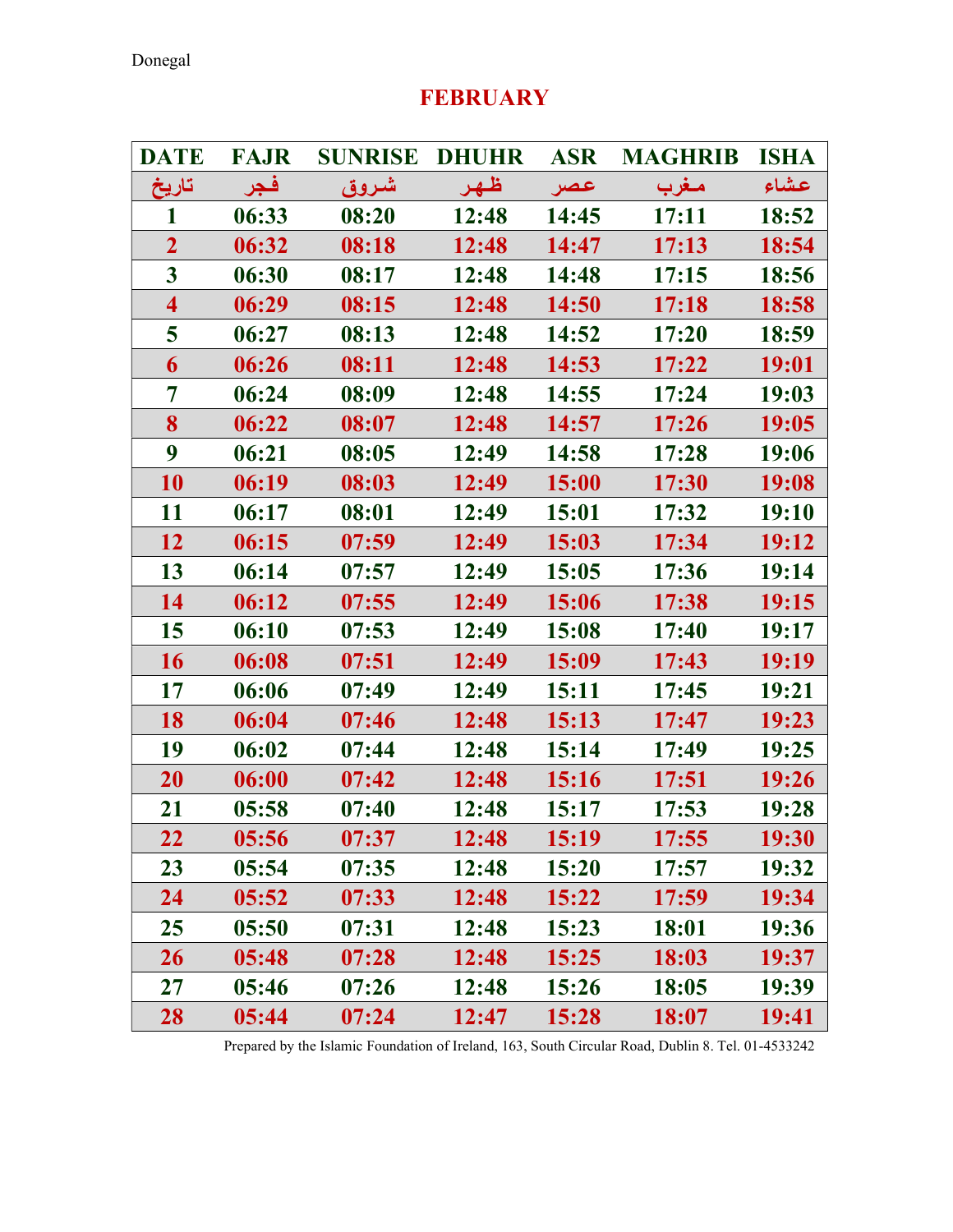## MARCH

| <b>DATE</b>             | <b>FAJR</b> | <b>SUNRISE</b> | <b>DHUHR</b> | <b>ASR</b> | <b>MAGHRIB</b> | <b>ISHA</b> |
|-------------------------|-------------|----------------|--------------|------------|----------------|-------------|
| تاريخ                   | فجر         | شروق           | ظهر          | عصر        | مغرب           | عشاء        |
|                         | 05:42       | 07:21          | 12:47        | 15:29      | 18:09          | 19:43       |
| $\overline{2}$          | 05:39       | 07:19          | 12:47        | 15:31      | 18:11          | 19:45       |
| $\overline{\mathbf{3}}$ | 05:37       | 07:16          | 12:47        | 15:32      | 18:13          | 19:47       |
| $\overline{\mathbf{4}}$ | 05:35       | 07:14          | 12:47        | 15:34      | 18:15          | 19:48       |
| 5                       | 05:33       | 07:12          | 12:46        | 15:35      | 18:17          | 19:50       |
| 6                       | 05:30       | 07:09          | 12:46        | 15:37      | 18:19          | 19:52       |
| 7                       | 05:28       | 07:07          | 12:46        | 15:38      | 18:21          | 19:54       |
| 8                       | 05:26       | 07:04          | 12:46        | 15:39      | 18:23          | 19:56       |
| 9                       | 05:23       | 07:02          | 12:46        | 15:41      | 18:25          | 19:58       |
| 10                      | 05:21       | 06:59          | 12:45        | 15:42      | 18:27          | 20:00       |
| 11                      | 05:19       | 06:57          | 12:45        | 15:43      | 18:29          | 20:02       |
| 12                      | 05:16       | 06:54          | 12:45        | 15:45      | 18:31          | 20:03       |
| 13                      | 05:14       | 06:52          | 12:44        | 15:46      | 18:33          | 20:05       |
| 14                      | 05:11       | 06:49          | 12:44        | 15:47      | 18:35          | 20:07       |
| 15                      | 05:09       | 06:47          | 12:44        | 15:49      | 18:37          | 20:09       |
| 16                      | 05:07       | 06:44          | 12:44        | 15:50      | 18:39          | 20:11       |
| 17                      | 05:04       | 06:42          | 12:43        | 15:51      | 18:41          | 20:13       |
| 18                      | 05:02       | 06:39          | 12:43        | 15:52      | 18:43          | 20:15       |
| 19                      | 04:59       | 06:37          | 12:43        | 15:54      | 18:45          | 20:17       |
| 20                      | 04:57       | 06:34          | 12:42        | 15:55      | 18:47          | 20:18       |
| 21                      | 04:54       | 06:32          | 12:42        | 15:56      | 18:49          | 20:20       |
| 22                      | 04:51       | 06:29          | 12:42        | 15:57      | 18:51          | 20:22       |
| 23                      | 04:49       | 06:27          | 12:42        | 15:58      | 18:52          | 20:24       |
| 24                      | 04:46       | 06:24          | 12:41        | 15:59      | 18:54          | 20:26       |
| 25                      | 04:44       | 06:22          | 12:41        | 16:01      | 18:56          | 20:28       |
| 26                      | 04:41       | 06:19          | 12:41        | 16:02      | 18:58          | 20:30       |
| $27\,$                  | 04:39       | 06:16          | 12:40        | 16:03      | 19:00          | 20:32       |
| 28                      | 04:36       | 06:14          | 12:40        | 16:04      | 19:02          | 20:34       |
| 29                      | 04:33       | 06:11          | 12:40        | 16:05      | 19:04          | 20:36       |
| 30                      | 04:31       | 06:09          | 12:39        | 16:06      | 19:06          | 20:38       |
| 31                      | 04:28       | 06:06          | 12:39        | 16:07      | 19:08          | 20:40       |

Summertime starts on the Sunday following the fourth Saturday in March.

Add one hour to figures after summertime starts.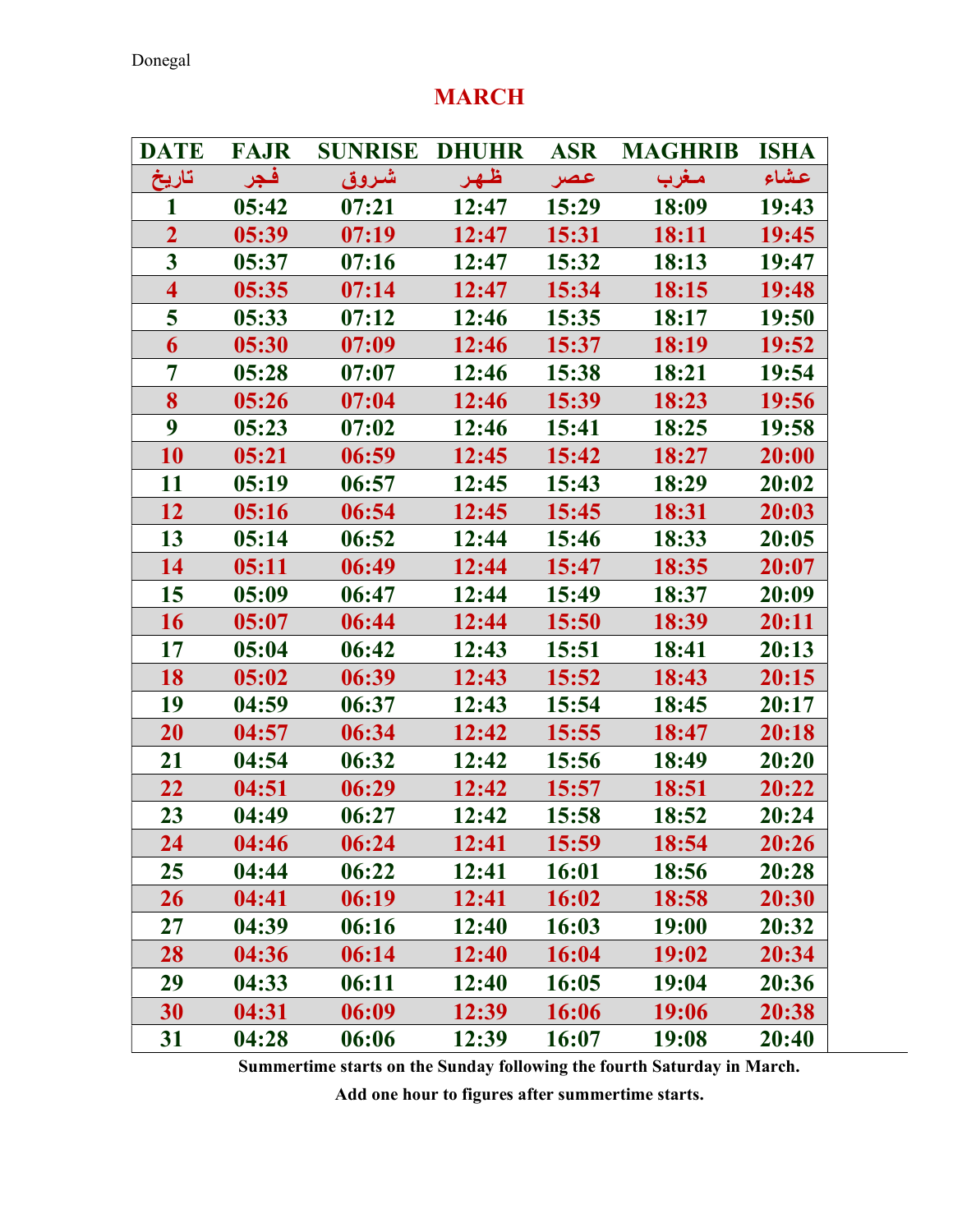# DATE FAJR SUNRISE DHUHR ASR MAGHRIB ISHA عـشاء مـغرب عـصر ظـهـر شـروق فـجر تاريخ 1 05:26 07:04 13:39 17:08 20:10 21:42 2 05:23 07:01 13:38 17:09 20:12 21:44 3 05:20 06:59 13:38 17:10 20:13 21:46 4 05:18 06:56 13:38 17:11 20:15 21:48 5 05:15 06:54 13:37 17:12 20:17 21:50 6 05:12 06:51 13:37 17:13 20:19 21:52 7 05:10 06:49 13:37 17:14 20:21 21:54 8 05:07 06:46 13:37 17:15 20:23 21:56 9 05:04 06:44 13:36 17:16 20:25 21:58 10 05:02 06:41 13:36 17:17 20:27 22:00 11 04:59 06:39 13:36 17:18 20:29 22:02 12 04:57 06:36 13:35 17:19 20:31 22:04 13 04:54 06:34 13:35 17:20 20:33 22:06 14 04:51 06:31 13:35 17:21 20:34 22:08 15 04:49 06:29 13:35 17:22 20:36 22:10 16 04:46 06:26 13:34 17:23 20:38 22:12 17 04:43 06:24 13:34 17:24 20:40 22:14 18 04:41 06:22 13:34 17:25 20:42 22:16 19 04:38 06:19 13:34 17:26 20:44 22:19 20 04:35 06:17 13:33 17:27 20:46 22:21 21 04:33 06:14 13:33 17:28 20:48 22:23 22 04:30 06:12 13:33 17:28 20:50 22:25 23 04:28 06:10 13:33 17:29 20:52 22:27 24 04:25 06:08 13:33 17:30 20:54 22:29 25 04:22 06:05 13:32 17:31 20:55 22:31 26 04:20 06:03 13:32 17:32 20:57 22:34 27 04:17 06:01 13:32 17:33 20:59 22:36 28 04:15 05:58 13:32 17:34 21:01 22:38 29 04:12 05:56 13:32 17:34 21:03 22:40 30 04:10 05:54 13:32 17:35 21:05 22:42

### APRIL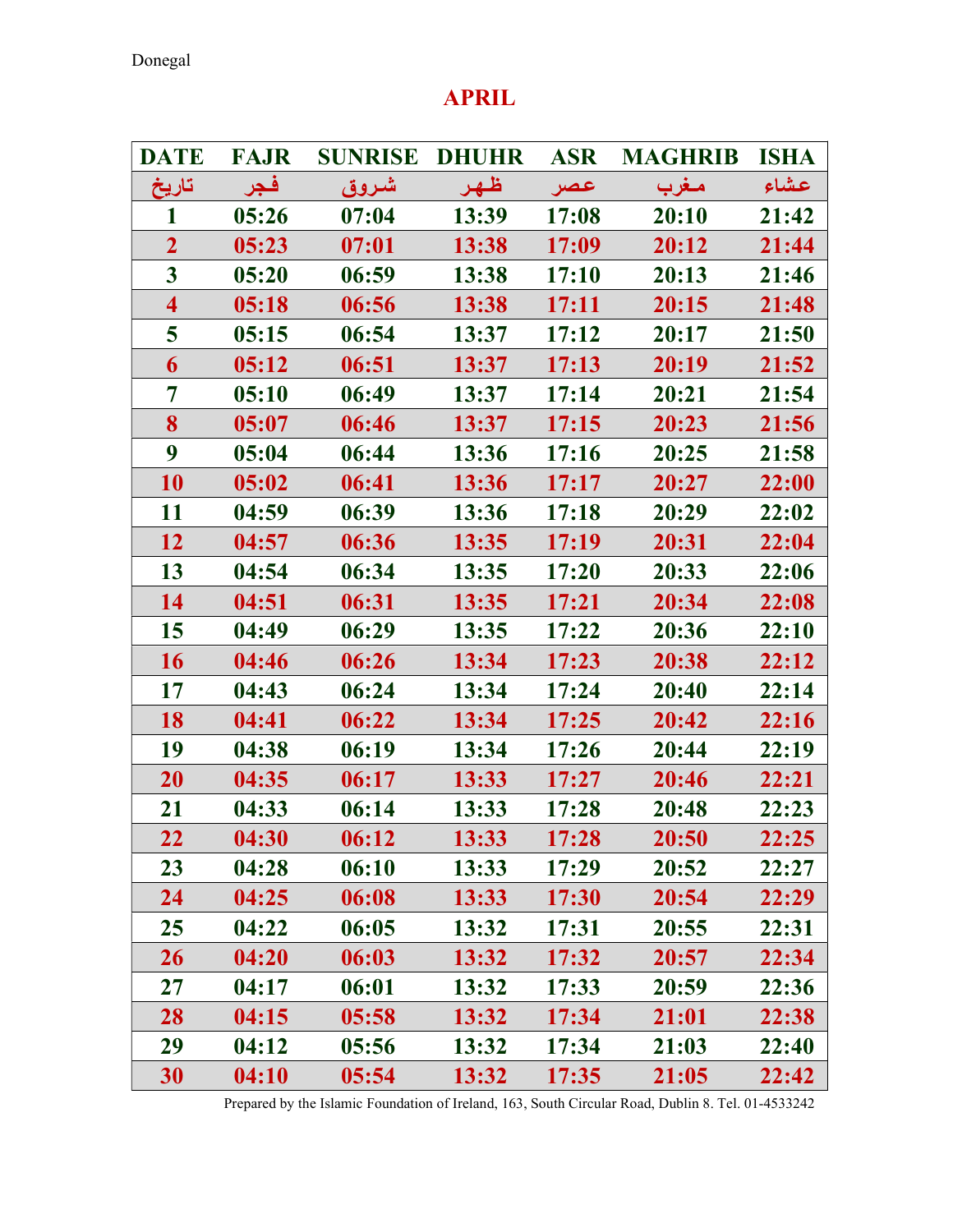Donegal

## **MAY**

| <b>DATE</b>             | <b>FAJR</b> | <b>SUNRISE</b> | <b>DHUHR</b> | <b>ASR</b> | <b>MAGHRIB</b> | <b>ISHA</b> |
|-------------------------|-------------|----------------|--------------|------------|----------------|-------------|
| تاريخ                   | فجر         | شروق           | ظهر          | عصر        | مغرب           | عشاء        |
|                         | 04:07       | 05:52          | 13:31        | 17:36      | 21:07          | 22:44       |
| $\overline{2}$          | 04:05       | 05:50          | 13:31        | 17:37      | 21:09          | 22:47       |
| $\overline{\mathbf{3}}$ | 04:02       | 05:48          | 13:31        | 17:38      | 21:11          | 22:49       |
| $\overline{\mathbf{4}}$ | 04:00       | 05:46          | 13:31        | 17:38      | 21:13          | 22:51       |
| 5                       | 03:57       | 05:43          | 13:31        | 17:39      | 21:15          | 22:53       |
| 6                       | 03:55       | 05:41          | 13:31        | 17:40      | 21:16          | 22:55       |
| $\overline{7}$          | 03:53       | 05:39          | 13:31        | 17:41      | 21:18          | 22:58       |
| 8                       | 03:50       | 05:37          | 13:31        | 17:42      | 21:20          | 23:00       |
| $\boldsymbol{9}$        | 03:48       | 05:35          | 13:31        | 17:42      | 21:22          | 23:02       |
| 10                      | 03:46       | 05:34          | 13:31        | 17:43      | 21:24          | 23:04       |
| 11                      | 03:43       | 05:32          | 13:31        | 17:44      | 21:26          | 23:06       |
| 12                      | 03:41       | 05:30          | 13:31        | 17:45      | 21:28          | 23:08       |
| 13                      | 03:39       | 05:28          | 13:31        | 17:45      | 21:29          | 23:11       |
| 14                      | 03:37       | 05:26          | 13:31        | 17:46      | 21:31          | 23:13       |
| 15                      | 03:35       | 05:24          | 13:31        | 17:47      | 21:33          | 23:15       |
| 16                      | 03:32       | 05:23          | 13:31        | 17:48      | 21:35          | 23:17       |
| 17                      | 03:30       | 05:21          | 13:31        | 17:48      | 21:37          | 23:19       |
| 18                      | 03:28       | 05:19          | 13:31        | 17:49      | 21:38          | 23:21       |
| 19                      | 03:26       | 05:18          | 13:31        | 17:50      | 21:40          | 23:23       |
| 20                      | 03:24       | 05:16          | 13:31        | 17:50      | 21:42          | 23:25       |
| 21                      | 03:22       | 05:15          | 13:31        | 17:51      | 21:43          | 23:27       |
| 22                      | 03:20       | 05:13          | 13:31        | 17:52      | 21:45          | 23:29       |
| 23                      | 03:18       | 05:12          | 13:31        | 17:52      | 21:47          | 23:31       |
| 24                      | 03:17       | 05:10          | 13:31        | 17:53      | 21:48          | 23:33       |
| 25                      | 03:15       | 05:09          | 13:31        | 17:54      | 21:50          | 23:35       |
| 26                      | 03:13       | 05:08          | 13:31        | 17:54      | 21:51          | 23:37       |
| 27                      | 03:11       | 05:06          | 13:32        | 17:55      | 21:53          | 23:39       |
| 28                      | 03:10       | 05:05          | 13:32        | 17:55      | 21:54          | 23:41       |
| 29                      | 03:08       | 05:04          | 13:32        | 17:56      | 21:56          | 23:42       |
| 30                      | 03:07       | 05:03          | 13:32        | 17:57      | 21:57          | 23:44       |
| 31                      | 03:05       | 05:02          | 13:32        | 17:57      | 21:59          | 23:46       |

Red glow does not disappear at night from 18th of May to 25th of July.

'Isha time is estimated at 1½ hour after Maghrib (or slightly more.)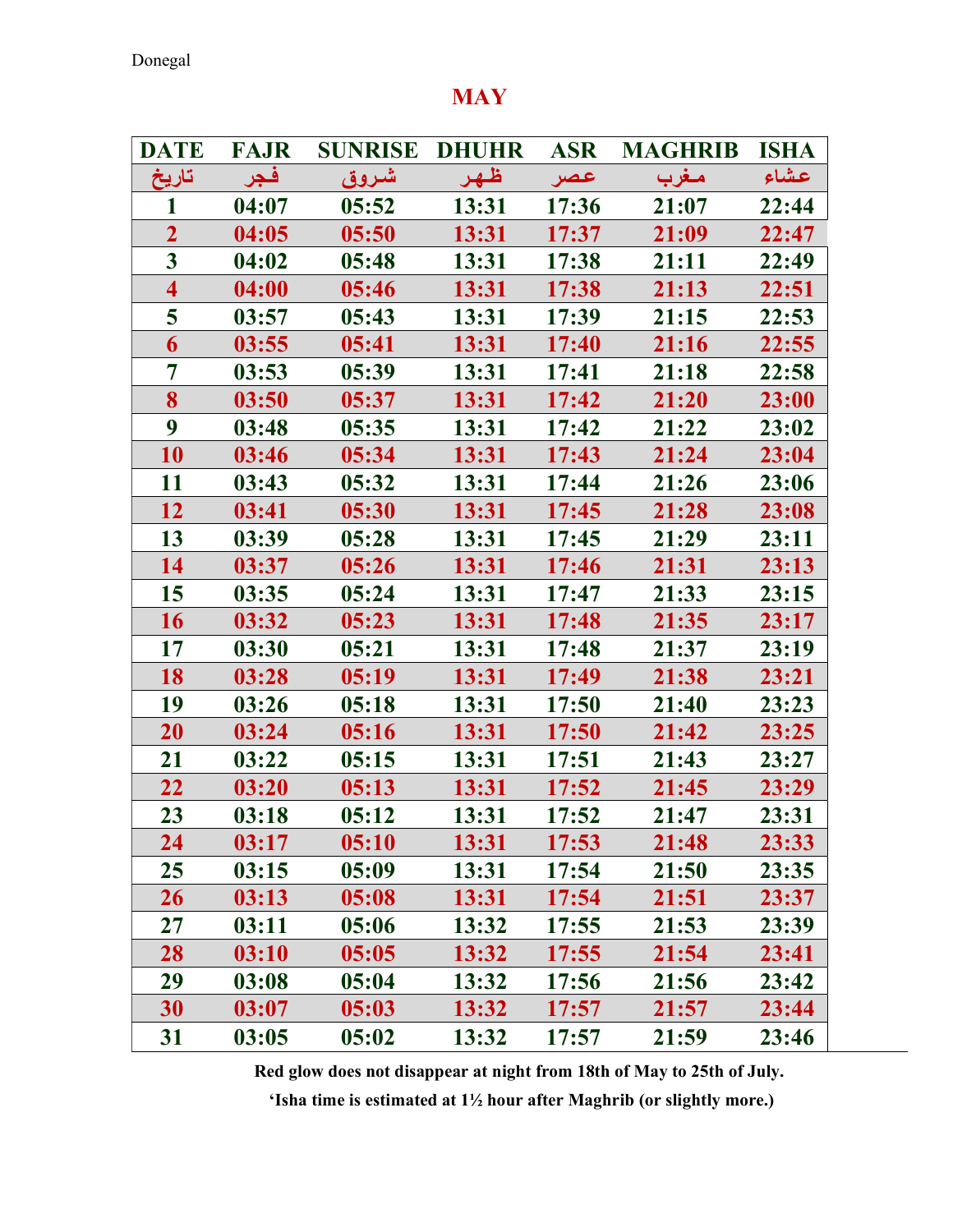## DATE FAJR SUNRISE DHUHR ASR MAGHRIB ISHA عـشاء مـغرب عـصر ظـهـر شـروق فـجر تاريخ 1 03:04 05:01 13:32 17:58 22:00 23:47 2 03:02 05:00 13:32 17:58 22:01 23:49 3 03:01 04:59 13:33 17:59 22:03 23:50 4 03:00 04:58 13:33 17:59 22:04 23:52 5 02:59 04:57 13:33 18:00 22:05 23:53 6 02:58 04:56 13:33 18:00 22:06 23:55 7 02:57 04:56 13:33 18:01 22:07 23:56 8 02:56 04:55 13:34 18:01 22:08 23:57 9 02:55 04:54 13:34 18:02 22:09 23:59 10 02:54 04:54 13:34 18:02 22:10 00:00 11 02:53 04:53 13:34 18:03 22:11 00:01 12 02:53 04:53 13:34 18:03 22:12 00:02 13 02:52 04:52 13:34 18:03 22:13 00:03 14 02:51 04:52 13:35 18:04 22:13 00:04 15 02:51 04:52 13:35 18:04 22:14 00:04 16 02:51 04:52 13:35 18:04 22:15 00:05 17 02:50 04:52 13:35 18:05 22:15 00:06 18 02:50 04:52 13:36 18:05 22:16 00:06 19 02:50 04:52 13:36 18:05 22:16 00:07 20 02:50 04:52 13:36 18:05 22:16 00:07 21 02:50 04:52 13:36 18:06 22:17 00:07 22 02:50 04:52 13:36 18:06 22:17 00:08 23 02:51 04:52 13:37 18:06 22:17 00:08 24 02:51 04:52 13:37 18:06 22:17 00:08 25 02:51 04:53 13:37 18:06 22:17 00:08 26 02:52 04:53 13:37 18:07 22:17 00:08 27 02:52 04:54 13:37 18:07 22:17 00:08 28 02:53 04:54 13:38 18:07 22:17 00:07 29 02:54 04:55 13:38 18:07 22:17 00:07 30 02:55 04:55 13:38 18:07 22:16 00:07

#### JUNE

Red glow does not disappear at night from 18th of May to 25th of July.

'Isha time is estimated at 1½ hour after Maghrib (or slightly more.)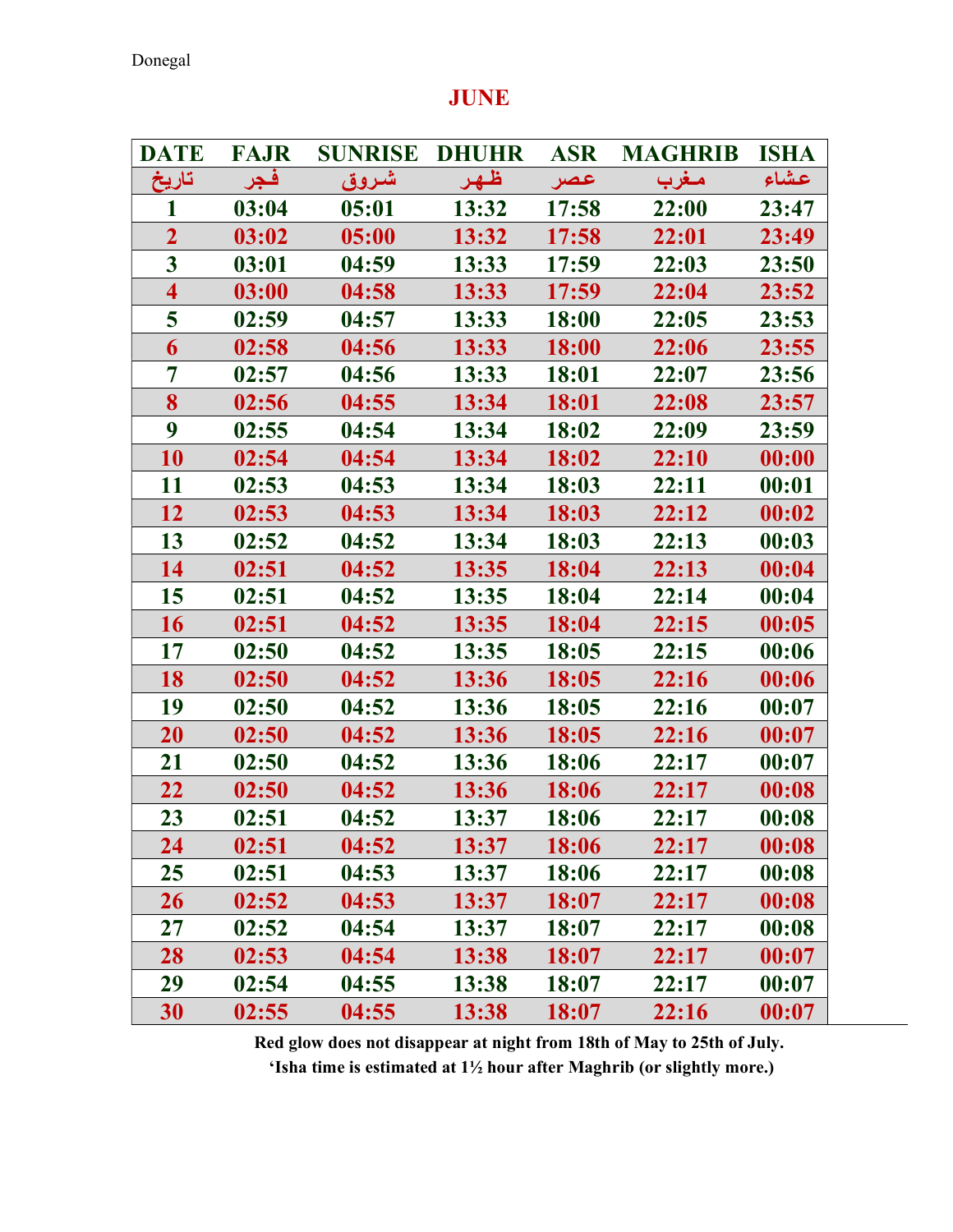## DATE FAJR SUNRISE DHUHR ASR MAGHRIB ISHA عـشاء مـغرب عـصر ظـهـر شـروق فـجر تاريخ 1 02:56 04:56 13:38 18:07 22:16 00:06 2 02:57 04:57 13:38 18:07 22:16 00:06 3 02:58 04:58 13:38 18:07 22:15 00:05 4 02:59 04:58 13:39 18:07 22:15 00:04 5 03:00 04:59 13:39 18:07 22:14 00:04 6 03:01 05:00 13:39 18:07 22:14 00:03 7 03:02 05:01 13:39 18:06 22:13 00:02 8 03:04 05:02 13:39 18:06 22:12 00:01 9 03:05 05:03 13:39 18:06 22:11 00:00 10 03:07 05:05 13:39 18:06 22:10 23:59 11 03:08 05:06 13:40 18:06 22:09 23:57 12 03:10 05:07 13:40 18:05 22:09 23:56 13 03:11 05:08 13:40 18:05 22:07 23:55 14 03:13 05:09 13:40 18:05 22:06 23:53 15 03:15 05:11 13:40 18:05 22:05 23:52 16 03:17 05:12 13:40 18:04 22:04 23:51 17 03:18 05:14 13:40 18:04 22:03 23:49 18 03:20 05:15 13:40 18:04 22:02 23:47 19 03:22 05:16 13:40 18:03 22:00 23:46 20 03:24 05:18 13:40 18:03 21:59 23:44 21 03:26 05:19 13:40 18:02 21:58 23:42 22 03:28 05:21 13:41 18:02 21:56 23:41 23 03:30 05:23 13:41 18:01 21:55 23:39 24 03:32 05:24 13:41 18:01 21:53 23:37 25 03:34 05:26 13:41 18:00 21:51 23:35 26 03:36 05:27 13:41 17:59 21:50 23:33

### **JULY**

Red glow does not disappear at night from 18th of May to 25th of July.

27 03:38 05:29 13:41 17:59 21:48 23:31 28 03:40 05:31 13:41 17:58 21:47 23:29 29 03:42 05:32 13:41 17:57 21:45 23:27 30 03:44 05:34 13:41 17:57 21:43 23:25 31 03:46 05:36 13:41 17:56 21:41 23:23

'Isha time is estimated at 1½ hour after Maghrib (or slightly more.)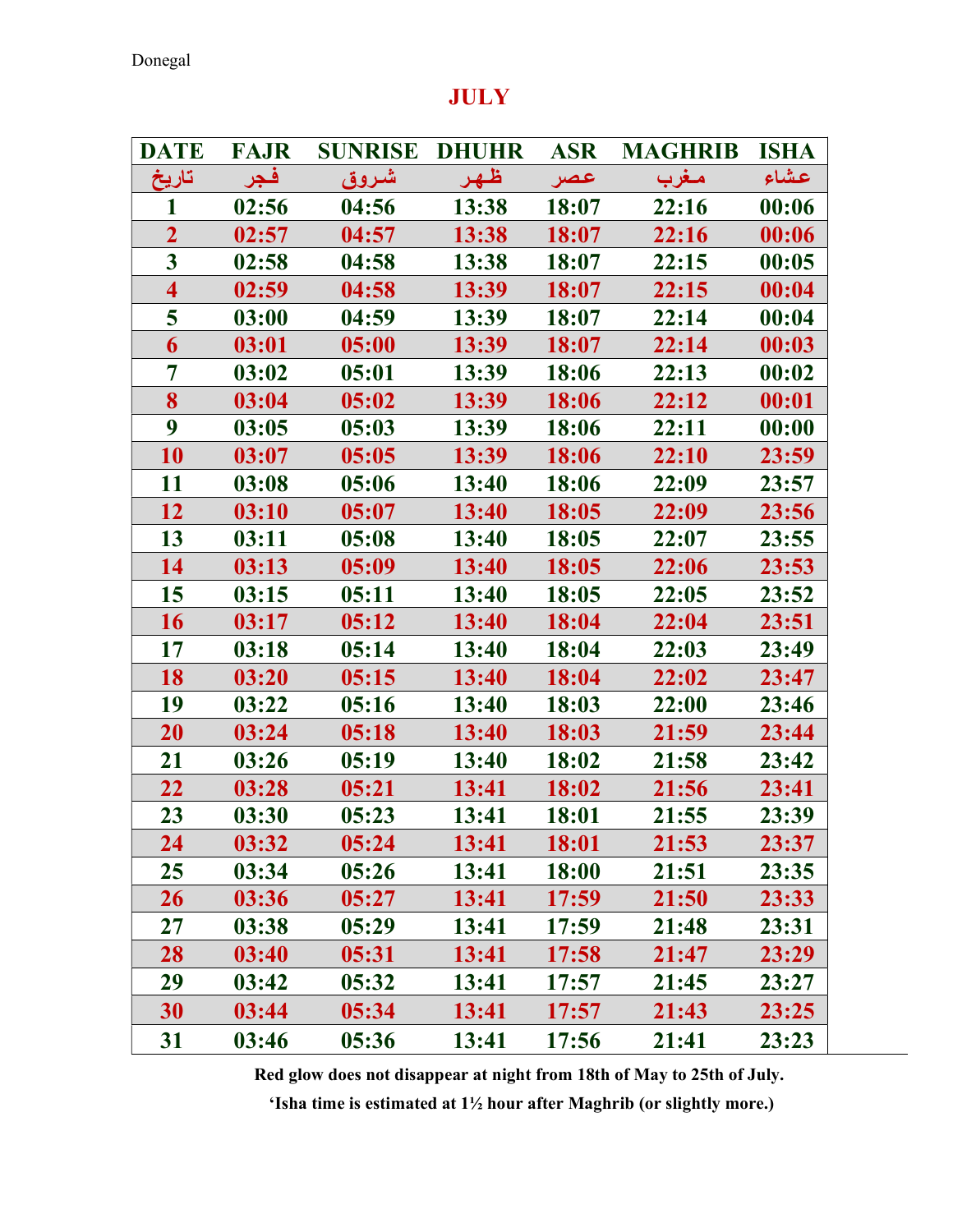## AUGUST

| <b>DATE</b>             | <b>FAJR</b> | <b>SUNRISE DHUHR</b> |       |       | <b>ASR MAGHRIB ISHA</b> |       |
|-------------------------|-------------|----------------------|-------|-------|-------------------------|-------|
| تاريخ                   | فجر         | شروق                 | ظهر   | اعصر  | مغرب                    | عشاء  |
| 1                       | 03:49       | 05:38                | 13:41 | 17:55 | 21:39                   | 23:21 |
| $\overline{2}$          | 03:51       | 05:39                | 13:40 | 17:54 | 21:38                   | 23:19 |
| $\overline{\mathbf{3}}$ | 03:53       | 05:41                | 13:40 | 17:54 | 21:36                   | 23:16 |
| $\overline{\mathbf{4}}$ | 03:55       | 05:43                | 13:40 | 17:53 | 21:34                   | 23:14 |
| 5                       | 03:57       | 05:45                | 13:40 | 17:52 | 21:32                   | 23:12 |
| 6                       | 03:59       | 05:47                | 13:40 | 17:51 | 21:30                   | 23:10 |
| 7                       | 04:02       | 05:48                | 13:40 | 17:50 | 21:28                   | 23:07 |
| 8                       | 04:04       | 05:50                | 13:40 | 17:49 | 21:26                   | 23:05 |
| 9                       | 04:06       | 05:52                | 13:40 | 17:48 | 21:24                   | 23:03 |
| 10                      | 04:08       | 05:54                | 13:40 | 17:47 | 21:22                   | 23:00 |
| 11                      | 04:10       | 05:56                | 13:40 | 17:46 | 21:20                   | 22:58 |
| 12                      | 04:12       | 05:58                | 13:40 | 17:45 | 21:18                   | 22:55 |
| 13                      | 04:15       | 05:59                | 13:39 | 17:44 | 21:15                   | 22:53 |
| 14                      | 04:17       | 06:01                | 13:39 | 17:43 | 21:13                   | 22:51 |
| 15                      | 04:19       | 06:03                | 13:39 | 17:42 | 21:11                   | 22:48 |
| 16                      | 04:21       | 06:05                | 13:39 | 17:41 | 21:09                   | 22:46 |
| 17                      | 04:23       | 06:07                | 13:39 | 17:40 | 21:07                   | 22:43 |
| 18                      | 04:26       | 06:09                | 13:39 | 17:39 | 21:04                   | 22:41 |
| 19                      | 04:28       | 06:11                | 13:38 | 17:37 | 21:02                   | 22:38 |
| 20                      | 04:30       | 06:12                | 13:38 | 17:36 | 21:00                   | 22:36 |
| 21                      | 04:32       | 06:14                | 13:38 | 17:35 | 20:58                   | 22:33 |
| 22                      | 04:34       | 06:16                | 13:38 | 17:34 | 20:55                   | 22:31 |
| 23                      | 04:36       | 06:18                | 13:37 | 17:32 | 20:53                   | 22:28 |
| 24                      | 04:38       | 06:20                | 13:37 | 17:31 | 20:51                   | 22:25 |
| 25                      | 04:41       | 06:22                | 13:37 | 17:30 | 20:48                   | 22:23 |
| 26                      | 04:43       | 06:24                | 13:37 | 17:28 | 20:46                   | 22:20 |
| 27                      | 04:45       | 06:26                | 13:36 | 17:27 | 20:43                   | 22:18 |
| 28                      | 04:47       | 06:27                | 13:36 | 17:25 | 20:41                   | 22:15 |
| 29                      | 04:49       | 06:29                | 13:36 | 17:24 | 20:39                   | 22:12 |
| 30                      | 04:51       | 06:31                | 13:36 | 17:23 | 20:36                   | 22:10 |
| 31                      | 04:53       | 06:33                | 13:35 | 17:21 | 20:34                   | 22:07 |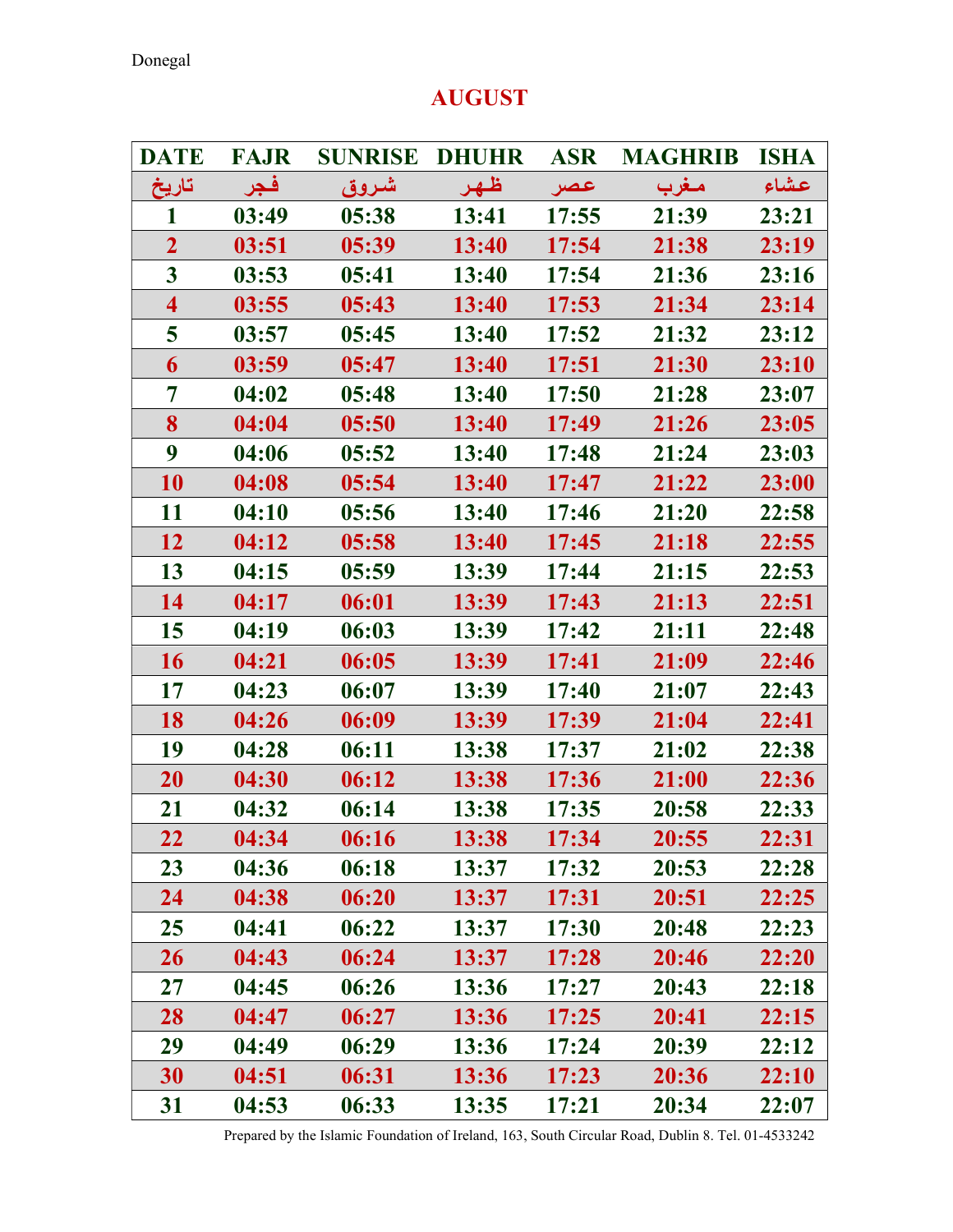# DATE FAJR SUNRISE DHUHR ASR MAGHRIB ISHA عـشاء مـغرب عـصر ظـهـر شـروق فـجر تاريخ 1 04:55 06:35 13:35 17:20 20:31 22:05 2 04:57 06:37 13:35 17:18 20:29 22:02 3 04:59 06:38 13:34 17:16 20:26 21:59 4 05:01 06:40 13:34 17:15 20:24 21:57 5 05:03 06:42 13:34 17:13 20:21 21:54 6 05:05 06:44 13:33 17:12 20:19 21:52 7 05:07 06:46 13:33 17:10 20:16 21:49 8 05:09 06:48 13:33 17:09 20:14 21:46 9 05:11 06:50 13:32 17:07 20:11 21:44 10 05:13 06:51 13:32 17:05 20:09 21:41 11 05:15 06:53 13:32 17:04 20:06 21:38 12 05:17 06:55 13:31 17:02 20:04 21:36 13 05:19 06:57 13:31 17:00 20:01 21:33 14 05:21 06:59 13:31 16:58 19:59 21:31 15 05:23 07:01 13:30 16:57 19:56 21:28 16 05:24 07:02 13:30 16:55 19:54 21:25 17 05:26 07:04 13:30 16:53 19:51 21:23 18 05:28 07:06 13:29 16:51 19:48 21:20 19 05:30 07:08 13:29 16:50 19:46 21:18 20 05:32 07:10 13:28 16:48 19:43 21:15 21 05:34 07:11 13:28 16:46 19:41 21:12 22 05:36 07:13 13:28 16:44 19:38 21:10 23 05:37 07:15 13:27 16:42 19:36 21:07 24 05:39 07:17 13:27 16:40 19:33 21:05 25 05:41 07:19 13:27 16:39 19:30 21:02 26 05:43 07:21 13:26 16:37 19:28 21:00 27 05:45 07:22 13:26 16:35 19:25 20:57 28 05:47 07:24 13:26 16:33 19:23 20:55 29 05:48 07:26 13:25 16:31 19:20 20:52 30 05:50 07:28 13:25 16:29 19:18 20:50

### SEPTEMBER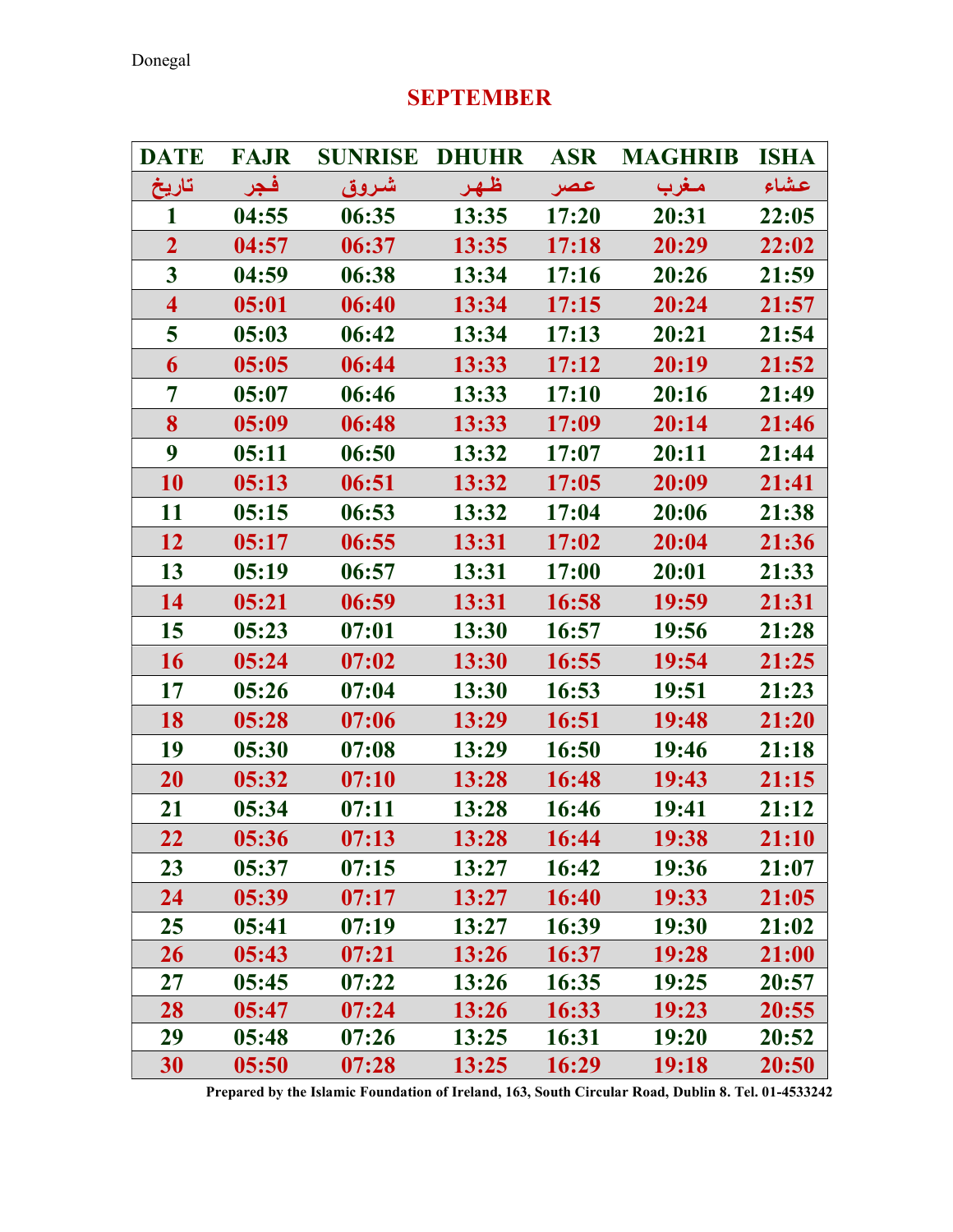### **OCTOBER**

| <b>DATE</b>             | <b>FAJR</b> | <b>SUNRISE</b> | <b>DHUHR</b> | <b>ASR</b> | <b>MAGHRIB</b> | <b>ISHA</b> |
|-------------------------|-------------|----------------|--------------|------------|----------------|-------------|
| تاريخ                   | فجر         | شروق           | ظهر          | عصر        | مغرب           | عشاء        |
| 1                       | 05:52       | 07:30          | 13:24        | 16:27      | 19:15          | 20:47       |
| $\overline{2}$          | 05:54       | 07:32          | 13:24        | 16:25      | 19:13          | 20:45       |
| $\overline{\mathbf{3}}$ | 05:55       | 07:33          | 13:24        | 16:24      | 19:10          | 20:42       |
| $\overline{\mathbf{4}}$ | 05:57       | 07:35          | 13:23        | 16:22      | 19:08          | 20:40       |
| 5                       | 05:59       | 07:37          | 13:23        | 16:20      | 19:05          | 20:37       |
| 6                       | 06:01       | 07:39          | 13:23        | 16:18      | 19:02          | 20:35       |
| 7                       | 06:02       | 07:41          | 13:22        | 16:16      | 19:00          | 20:33       |
| 8                       | 06:04       | 07:43          | 13:22        | 16:14      | 18:57          | 20:30       |
| 9                       | 06:06       | 07:45          | 13:22        | 16:12      | 18:55          | 20:28       |
| 10                      | 06:08       | 07:47          | 13:22        | 16:10      | 18:52          | 20:25       |
| 11                      | 06:09       | 07:48          | 13:21        | 16:08      | 18:50          | 20:23       |
| 12                      | 06:11       | 07:50          | <b>13:21</b> | 16:06      | 18:48          | 20:21       |
| 13                      | 06:13       | 07:52          | 13:21        | 16:05      | 18:45          | 20:19       |
| 14                      | 06:15       | 07:54          | 13:20        | 16:03      | 18:43          | 20:16       |
| 15                      | 06:16       | 07:56          | 13:20        | 16:01      | 18:40          | 20:14       |
| 16                      | 06:18       | 07:58          | 13:20        | 15:59      | 18:38          | 20:12       |
| 17                      | 06:20       | 08:00          | 13:20        | 15:57      | 18:35          | 20:10       |
| 18                      | 06:22       | 08:02          | 13:19        | 15:55      | 18:33          | 20:07       |
| 19                      | 06:23       | 08:04          | 13:19        | 15:53      | 18:31          | 20:05       |
| 20                      | 06:25       | 08:06          | 13:19        | 15:52      | 18:28          | 20:03       |
| 21                      | 06:27       | 08:08          | 13:19        | 15:50      | 18:26          | 20:01       |
| 22                      | 06:29       | 08:10          | 13:19        | 15:48      | 18:24          | 19:59       |
| 23                      | 06:30       | 08:12          | 13:19        | 15:46      | 18:21          | 19:57       |
| 24                      | 06:32       | 08:14          | 13:18        | 15:45      | 18:19          | 19:55       |
| 25                      | 06:34       | 08:16          | 13:18        | 15:43      | 18:17          | 19:53       |
| <b>26</b>               | 06:35       | 08:18          | 13:18        | 15:41      | 18:15          | 19:51       |
| 27                      | 06:37       | 08:20          | 13:18        | 15:39      | 18:13          | 19:49       |
| 28                      | 06:39       | 08:22          | 13:18        | 15:38      | <b>18:10</b>   | 19:47       |
| 29                      | 06:41       | 08:24          | 13:18        | 15:36      | 18:08          | 19:45       |
| 30                      | 06:42       | 08:26          | 13:18        | 15:34      | 18:06          | 19:43       |
| 31                      | 06:44       | 08:28          | 13:18        | 15:33      | 18:04          | 19:41       |

Summertime ends on the Sunday following the fourth Saturday in October.

Subtract one hour from the figures after the summertime ends.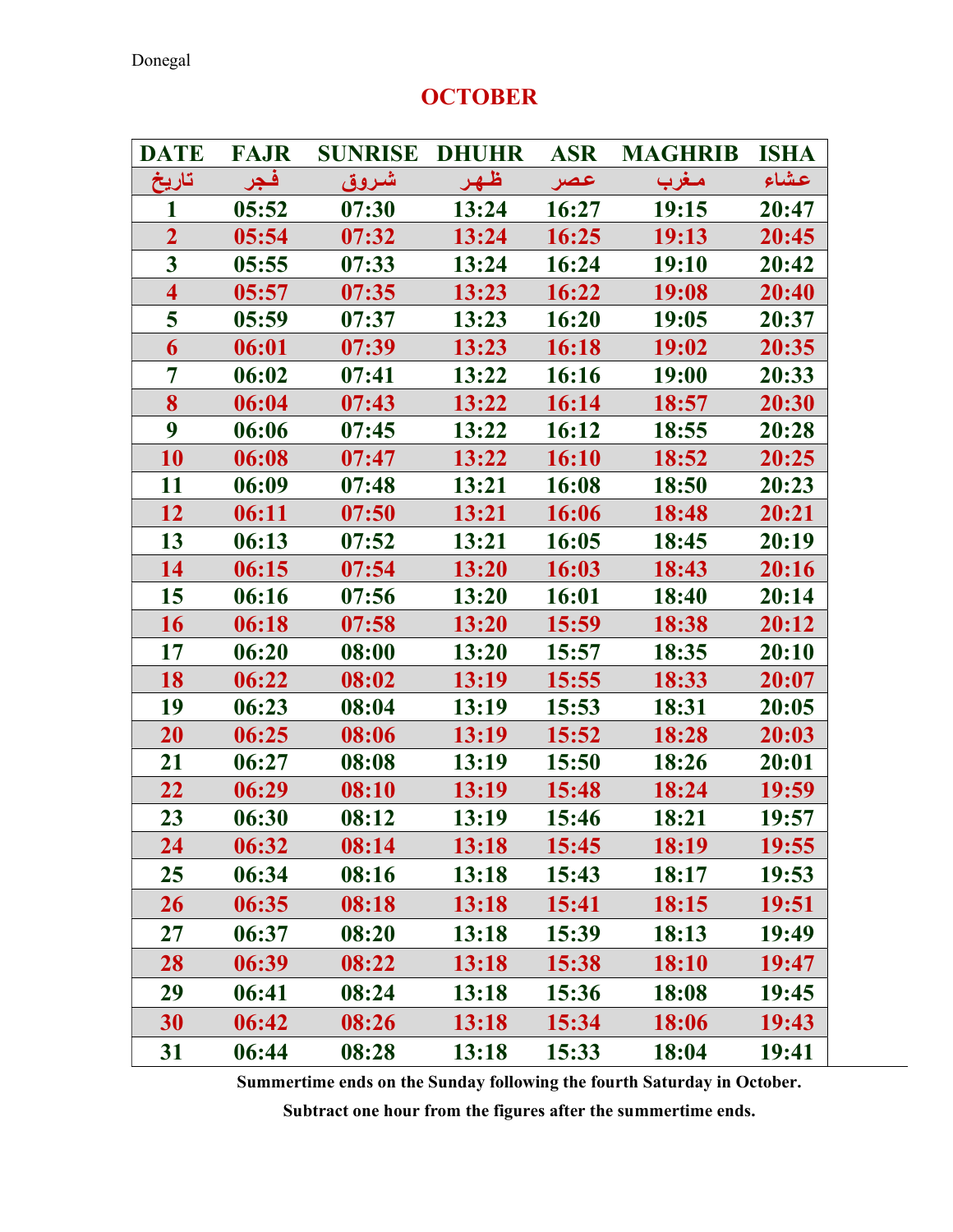# DATE FAJR SUNRISE DHUHR ASR MAGHRIB ISHA عـشاء مـغرب عـصر ظـهـر شـروق فـجر تاريخ 1 05:46 07:30 12:18 14:31 17:02 18:40 2 05:48 07:32 12:18 14:29 17:00 18:38 3 05:49 07:34 12:18 14:28 16:58 18:36 4 05:51 07:36 12:18 14:26 16:56 18:34 5 05:53 07:38 12:18 14:25 16:54 18:33 6 05:54 07:40 12:18 14:23 16:52 18:31 7 05:56 07:42 12:18 14:22 16:50 18:30 8 05:58 07:44 12:18 14:20 16:48 18:28 9 06:00 07:46 12:18 14:19 16:46 18:26 10 06:01 07:48 12:18 14:18 16:44 18:25 11 06:03 07:50 12:18 14:16 16:43 18:23 12 06:05 07:52 12:18 14:15 16:41 18:22 13 06:06 07:54 12:18 14:14 16:39 18:21 14 06:08 07:56 12:19 14:12 16:38 18:19 15 06:10 07:58 12:19 14:11 16:36 18:18 16 06:11 08:00 12:19 14:10 16:34 18:17 17 06:13 08:02 12:19 14:09 16:33 18:15 18 06:14 08:04 12:19 14:08 16:31 18:14 19 06:16 08:06 12:20 14:07 16:30 18:13 20 06:18 08:07 12:20 14:06 16:28 18:12 21 06:19 08:09 12:20 14:05 16:27 18:11 22 06:21 08:11 12:20 14:04 16:26 18:10 23 06:22 08:13 12:21 14:03 16:24 18:09 24 06:24 08:15 12:21 14:02 16:23 18:08 25 06:25 08:17 12:21 14:01 16:22 18:07 26 06:27 08:19 12:22 14:00 16:21 18:06 27 06:28 08:20 12:22 14:00 16:20 18:06 28 06:30 08:22 12:22 13:59 16:19 18:05 29 06:31 08:24 12:23 13:58 16:18 18:04

### NOVEMBER

Prepared by the Islamic Foundation of Ireland, 163, South Circular Road, Dublin 8. Tel. 01-4533242

30 06:32 08:25 12:23 13:58 16:17 18:03